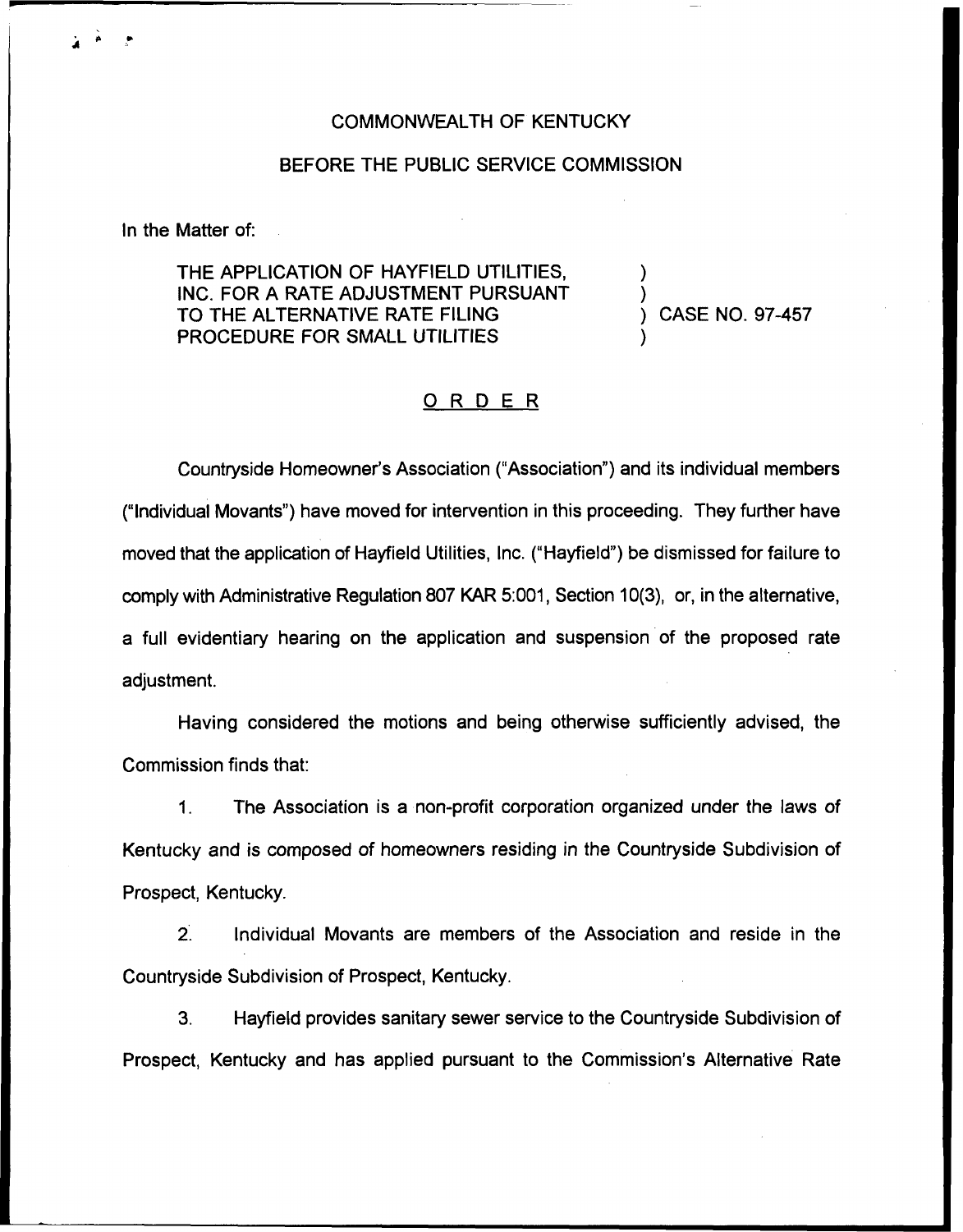Adjustment Procedures for a 120.1 percent increase in its monthly charge for sanitary sewer service.

 $\ddot{\cdot}$ 

4. The Association has a special interest in this proceeding which is not otherwise adequately represented. Its intervention is likely to present issues and develop facts that will assist the Commission in fully considering the matter without unduly complicating or disrupting the proceedings.

5. The Individual Movants have an interest in this proceeding.

6. The Individual Movants have requested that, if granted limited intervention in this matter, no party should be required to serve them with copies of any motions, pleadings, documents, papers or filings.

7. Administrative Regulation 807 KAR 5:076, Section 4, required Hayfield to mail notice of its proposed rate adjustment to each customer. It further required that this notice state that "[C]opies of the application may be obtained at no charge from (the applicant) at (the applicant's address). Upon request from an intervenor, the applicant shall furnish to the intervenor a copy of the application and supporting documents."

8. Administrative Regulation 807 KAR 5:001, Section 10(3), provides a different form of notice for utilities seeking a rate adjustment under the Commission's general rate adjustment procedures.

9. As Administrative Regulation 807 KAR 5:076 specifically addresses applications using the Commission's Alternative Rate Adjustment Procedures and as a specific regulation controls a more general regulation, Heady v. Commonwealth, Ky., 597 S.W.2d 613 (1980), Hayfield was required to comply with the provisions of Administrative Regulation 807 KAR 5:076 only.

 $-2-$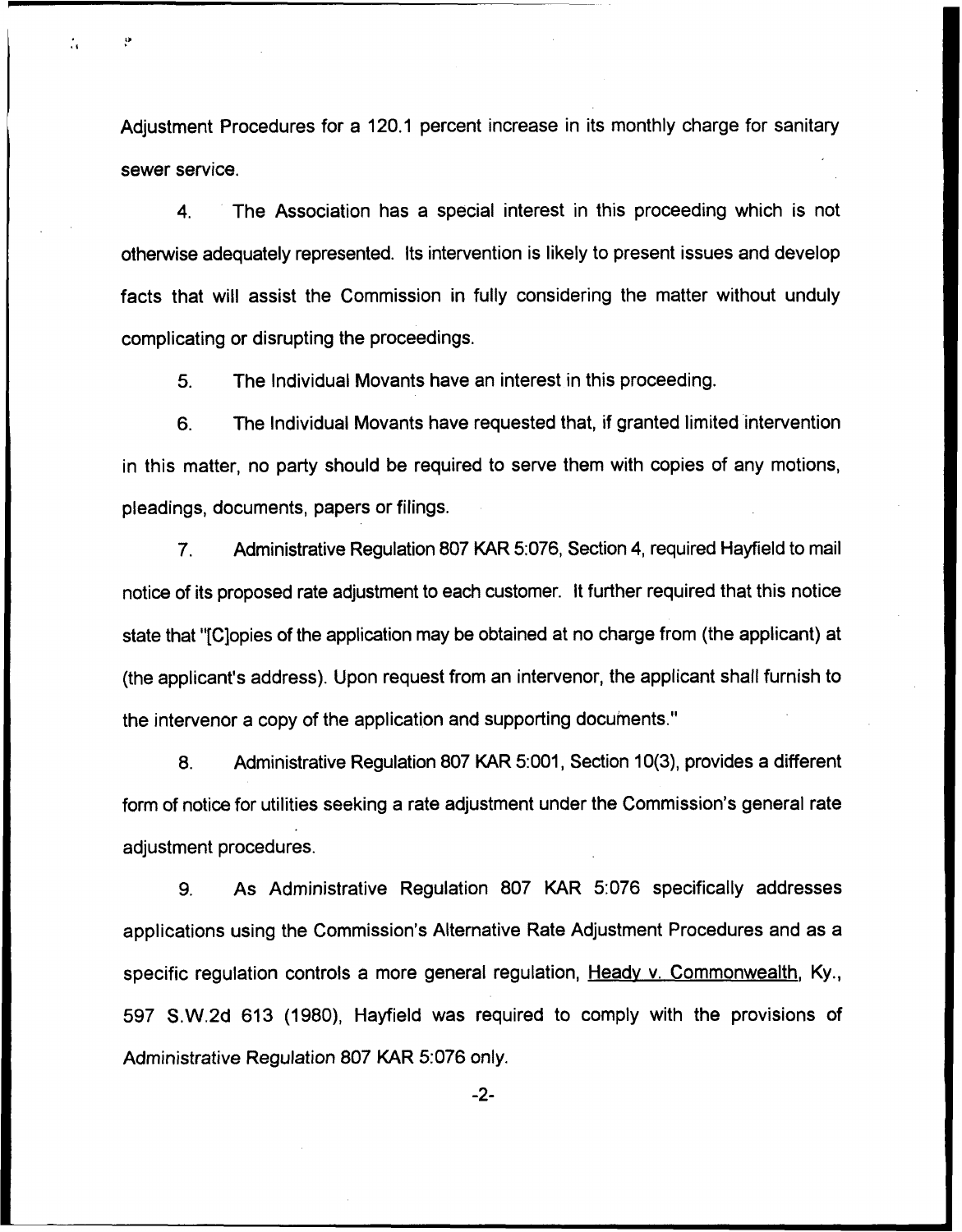10. Hayfield has substantially complied with the Administrative Regulation 807 KAR 5:076, Section 4.

11. Before any hearing is held in this matter, Commission Staff will conduct a limited review of Hayfield's financial records and submit a written report of its findings and conclusions. No hearing should be established in this matter pending the submission of Commission Staff's report. The Association and Individual Movants' motion for an evidentiary hearing on the proposed rate adjustment, therefore, is premature and should be denied. The Association and Individual Movants may renew their motion at a later date.

12. A utility may not change its rates "except upon thirty (30) days' notice to the commission, stating plainly the changes proposed to be made and the time when the changed rates will go into effect." KRS 278.180(1) (emphasis added).

13. While Hayfield has applied for a rate adjustment under the Commission's Alternative Rate Adjustment Procedures, it does not state in its application when the proposed rates will go into effect. Absent 30 days' notice of the effective date of its proposed rates, it may not place the proposed rates into effect without prior Commission approval. The Association and Individual Movants' motion to suspend the proposed rate adjustment, therefore, is premature and should be denied. The Association and Individual Movants may renew their motion at a later date.

IT IS HEREBY ORDERED that:

1. The Association's motion for full intervention is granted.

-3-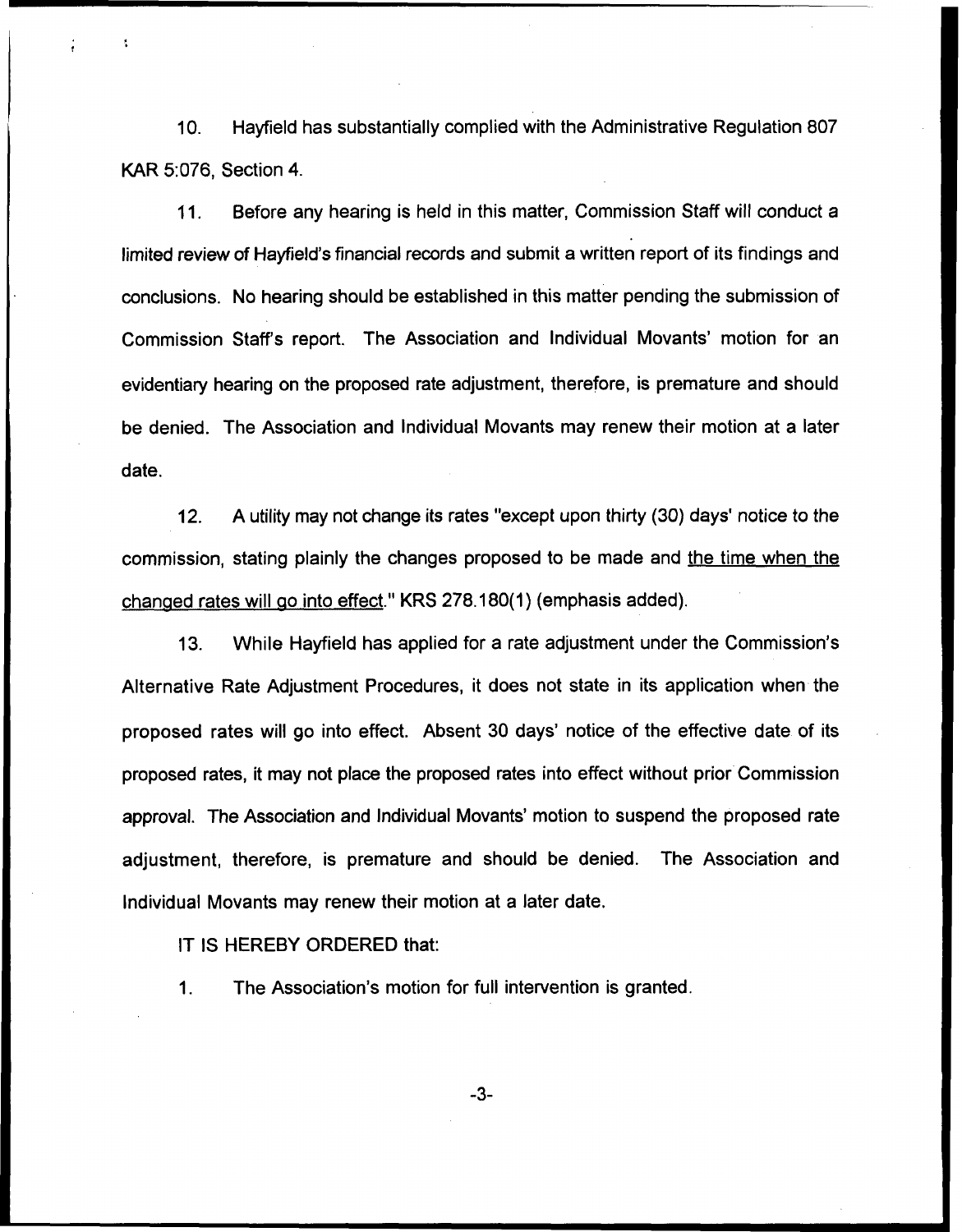2. The Association shall be entitled to the full rights of a party and shall be served with the Commission's Orders and with filed testimony, exhibits, pleadings, correspondence, and all other documents submitted by parties after the date of this Order.

3. Should the Association file documents of any kind with the Commission in the course of these proceedings, the Association shall also serve a copy of said documents on all other parties of record.

4. The Individual Movants whose names are listed in Appendix A are granted limited intervention in this matter. No party is required to serve them copies of any motions, pleadings, documents, papers or filings.

5. The Association and Individual Movants' motion to dismiss Hayfield's application for failure to comply with Administrative Regulation 807 KAR 5:001, Section 10(3), is denied.

6. The Association and Individual Movants' motion for an evidentiary hearing is denied.

7. The Association and Individual Movants' motion to suspend the proposed rate adjustment is denied.

Done at Frankfort, Kentucky, this 8th day of January, 1998.

PUBLIC SERVICE COMMISSION<br>
S. J. Helfon<br>
Chairman

ˈice.**ℒ**haifman

**ATTEST:** 

xecut4e Director ~ComMsioner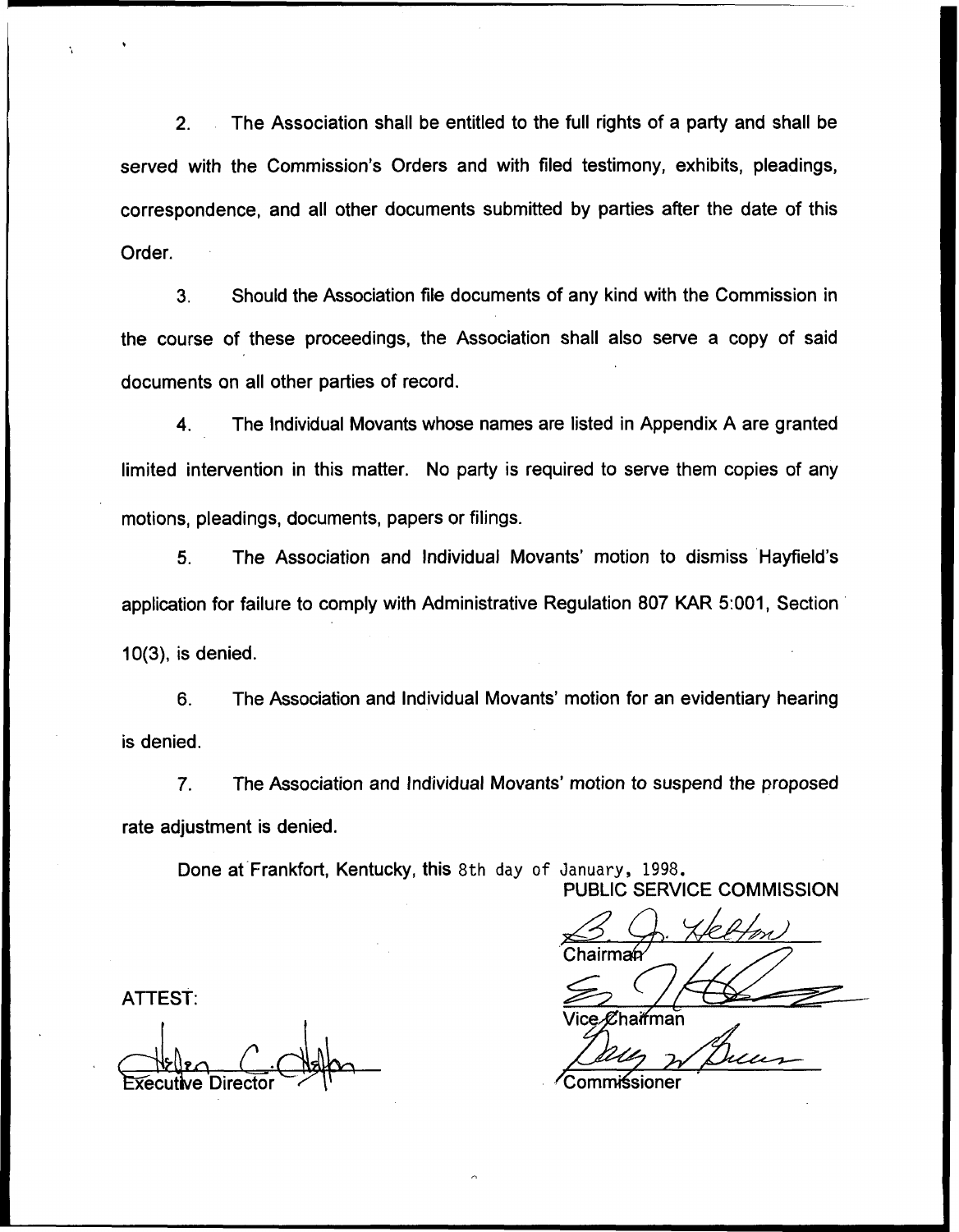#### APPENDIX

# APPENDIX TO AN ORDER OF THE KENTUCKY PUBLIC SERVICE COMMISSION IN CASE NO. 97-457 DATED JANUARY 8, 1997

Steven Adwell Dora Adwell 13000 Sunny Slope Way Prospect, Kentucky 40059

Emerson and Nancy Aliey 4200 Hayfield Way Prospect, Kentucky 40059

Cliff Anderson 13019 Tattersall Lane Prospect, Kentucky 40059

Jeff and Lisa Armstrong 3914 Meadowland Drive Prospect, Kentucky 40059

John Bachmen Kay Fleming 13006 Sunny Slope Way Prospect, Kentucky 40059

Laura and Jim Bevarly 13011 Covered Bridge Road Prospect, Kentucky 40059

Joe Bloyd Carol Bloyd 13008 Sunny Slope Way Prospect, Kentucky 40059

Thomas Bond, Jr. 4208 Hayfield Way Prospect, Kentucky 40059

Dee Bullock Darin Bullock 12908 Sunnybrook Drive Prospect, Kentucky 40059 Patricia A. Burch James L. Burch 4005 Hayfield Way Prospect, Kentucky 40059

Mark Burleson Marsha Burleson 13007 Sonny Slope Way Prospect, Kentucky 40059

Arlen R. Campbell Joan Campbell 4016 Hayfield Way Prospect, Kentucky 40059

Ken and Ethel Care 12906 Willowcreek Road Prospect, Kentucky 40059

Wayne and Kathy Carney 13102 Springhill Way Prospect, Kentucky 40059

Janice Carrier 13005 Tattersall Lane Prospect, Kentucky 40059

David and Karen Causey 12902 Willowcreek Road Prospect, Kentucky 40259

Richard and Roxanne Chancy 4106 Hayfield Way Prospect, Kentucky 40059

Jane Cox 4015 Hayfield Way Prospect, Kentucky 40059

 $-1-$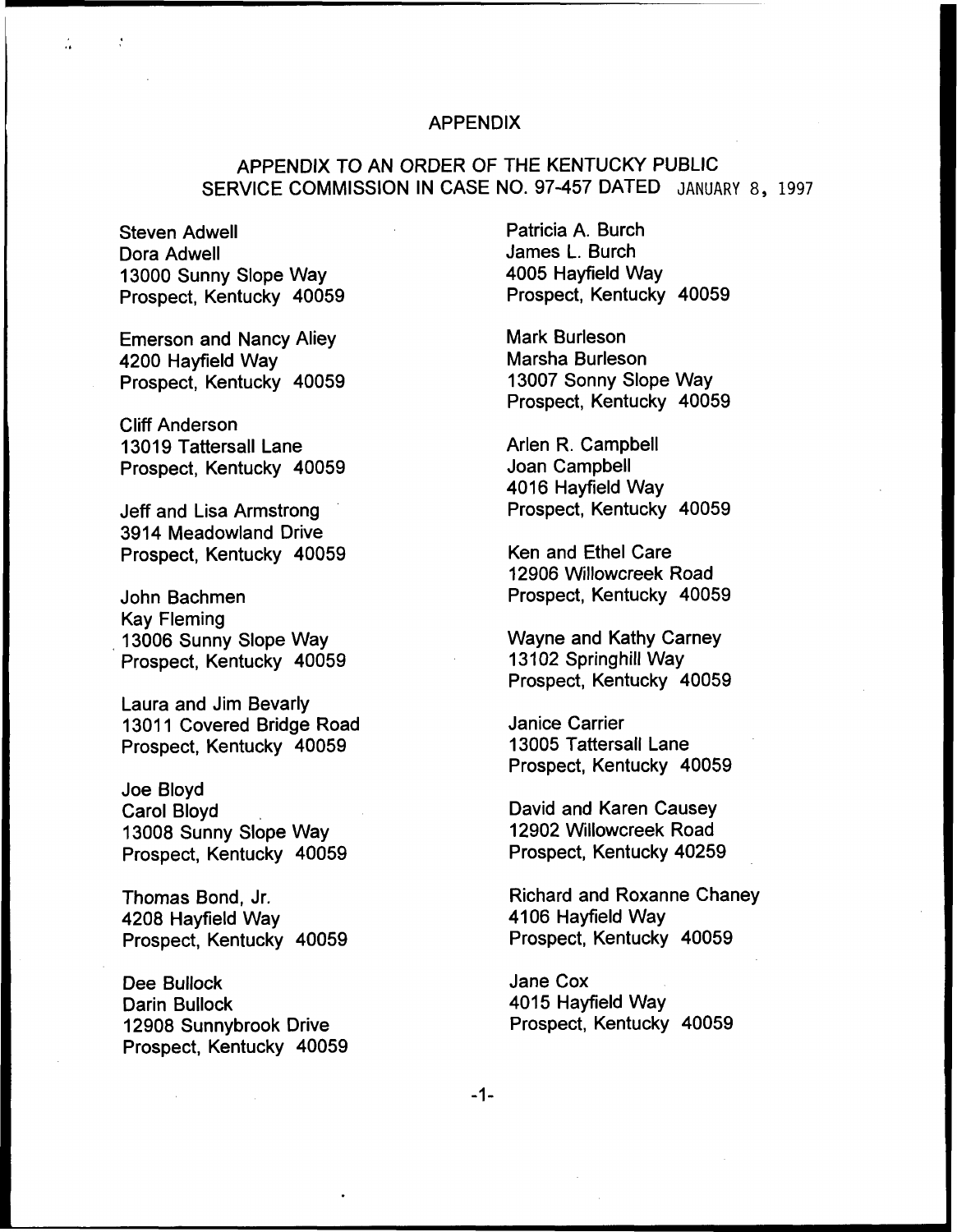Thomas Cox 4015 Hayfield Way Prospect, Kentucky 40059

Charles Luke Cranme 4210 Hayfield Way Prospect, Kentucky 40059

Joyce Crawly Tim Crawly 4007 Meadowland Drive Prospect, Kentucky 40059

Charles J. Culp 3905 Meadowland Drive Prospect, Kentucky 40059

Dolly Dever Robert D. Dever, Sr. 4104 Hayfield Way Prospect, Kentucky 40059

Misty Dickson 13004 Honeysuckle Way Prospect, Kentucky 40059

Don and Kristin Diffenderfer 4112 Meadowland Drive Prospect, Kentucky 40059

Susan Douglas 4105 Meadowland Drive Prospect, Kentucky 40059

Joseph Farmer 13004 Sunny Slope Way Prospect, Kentucky 40059

E. Joan Fisher Caroon G. Fisher 13002 Larkspur Lane Prospect, Kentucky 40059 Bruce Gadansky Mildred Gadansky 4110 Hayfield Way Prospect, Kentucky 40059

Gregory Gatewood Karen Gatewood 13002 Sunny Slope Way Prospect, Kentucky 40059

Anne F. Gernstein 3901 Hayfield Way Prospect, Kentucky 40059

Lawrence Gilland Doris Gilland 4007 Hayfield Way Prospect, Kentucky 40059

Jeff and Alison Hafner 13106 Springhill Way Prospect, Kentucky 40059

Winslow Hale Rhonda Hale 4101 Hayfield Way Prospect, Kentucky 40059

Teresa Hamilton Thomas Hamilton 12915 Sunny Brook Drive Prospect, Kentucky 40059

Elaine Hardesty 4001 Hayfield Way Prospect, Kentucky 40059

Bob and Jane Harper 4002 Meadowland Drive Prospect, Kentucky 40059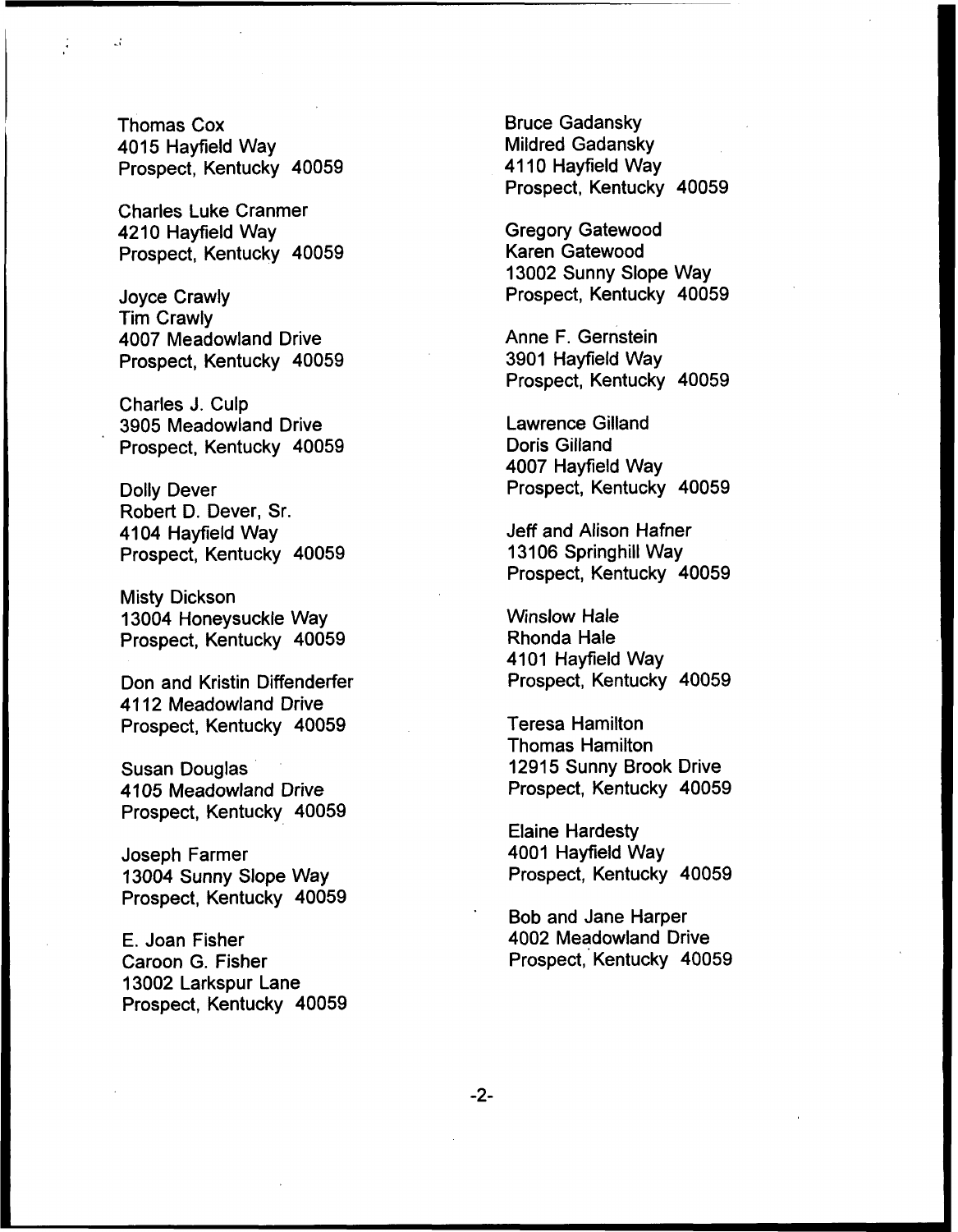Melanie Harrison John Harrison 4008 Hayfield Way Prospect, Kentucky 40059

Alice and Osman Hashim 13009 Covered Bridge Road Prospect, Kentucky 40059

Lee Hatcher 4005 Meadowland Drive Prospect, Kentucky 40059 Christy Heard 13011 Tattersall Lane Prospect, Kentucky 40059

Frank Heil Connie Heil 4006 Hayfield Way Prospect, Kentucky 40059

Tom Hicks 13105 Springhill Way Prospect, Kentucky 40059

Anne Hinds 4203 Hayfield Way Prospect, Kentucky 40059

Bill and Susan Howard 3907 Meadowland Drive Prospect, Kentucky 40059

Ray Howard Albert Howard 3906 Hayfield Way Prospect, Kentucky 40059

Ken and Marilyn Irwin 4100 Hayfield Way Prospect, Kentucky 40059 Douglas and Glenna Johnson 13006 Tattersall Lane Prospect, Kentucky 40059

Ernest Katsampes 4010 Hayfield Way Prospect, Kentucky 40059

Raymond and Barbara Keijner 4204 Hayfield Way Prospect, Kentucky 40059

James W. Kuntz 3908 Hayfield Way Prospect, Kentucky 40059

Carol Lambert John P. Lambert 13013 Tatersall Lane Prospect, Kentucky 40059

Virginia Lawley 13008 Tattersall Lane Prospect, Kentucky 40059

Joan Lindop 12907 Sunnybrook Prospect, Kentucky 40059

Mary Lynn Mahan 3903 Meadowland Drive Prospect, Kentucky 40059

Mark and Pam Mann 13007 Tattersall Lane Prospect, Kentucky 40059

Don and Janet Mattern 13112 Springhill Way Prospect, Kentucky 40059

Anita M. McBride 13003 Sunny Slope Way Prospect, Kentucky 40059

-3-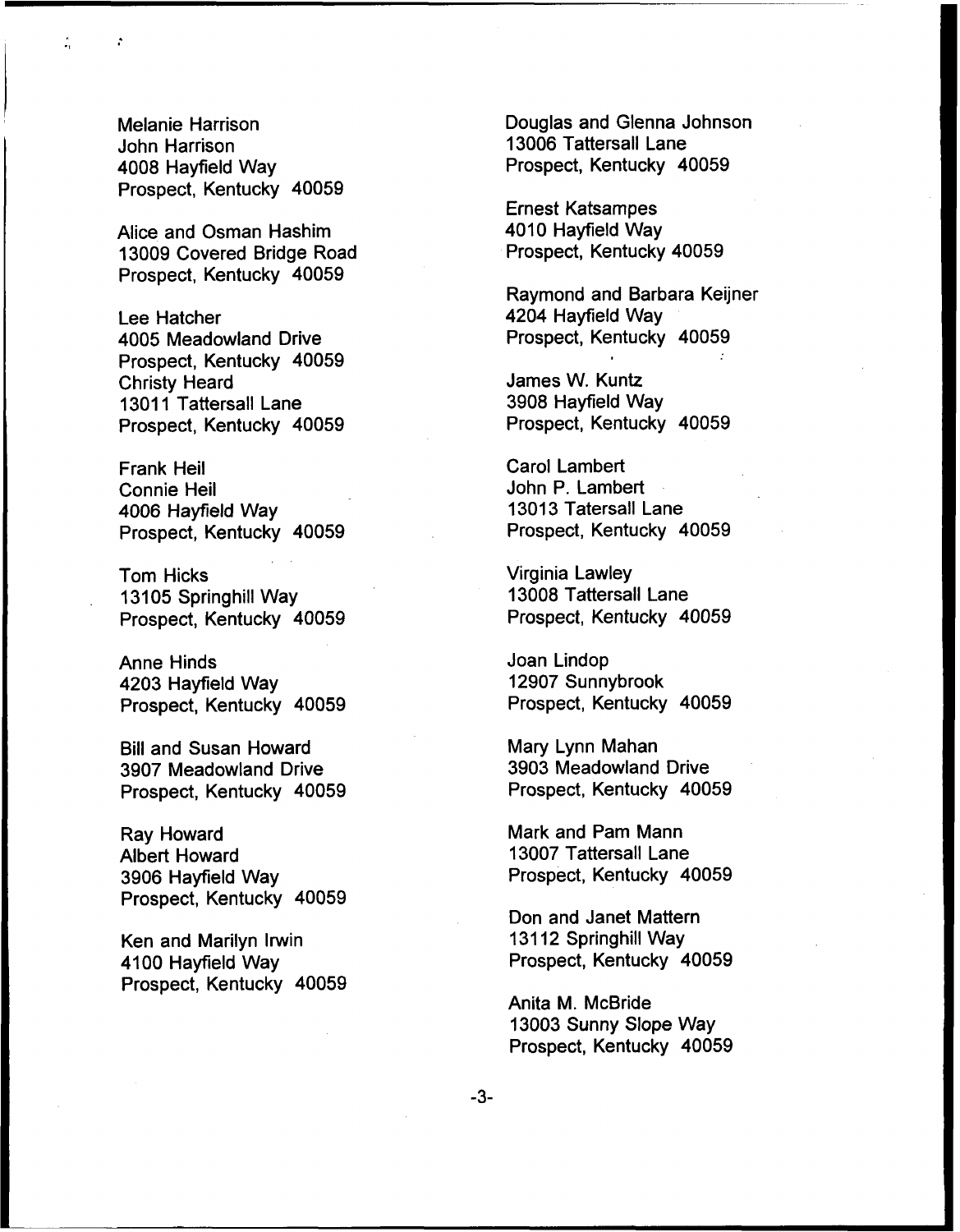David Melendy 4001 Meadowland Drive Prospect, Kentucky 40059

Jean Melindy 4001 Meadowland Drive Prospect, Kentucky 40059

William Merrick 13000 Larkspur Lane Prospect, Kentucky 40059

Janet Miller 13001 Sunny Slope Way Prospect, Kentucky 40059

Louise M. Miller 4003 Meadowland Drive Prospect, Kentucky 40059

Richard B. and Lana Miller 4109 Hayfield Way Prospect, Kentucky 40059

Jane and Barrie Morris 13012 Tattersall Lane Prospect, Kentucky 40059

J. Moseley Sandra Moseley 13102 Blossom Way Prospect, Kentucky 40059

Courtney and Katherine Nanney 4110 Meadowland Drive Prospect, Kentucky 40059

Vivien and Gregory Ogburn 4205 Hayfield Way Prospect, Kentucky 40059

Jim Onkst Jamie Onkst 3903 Hatfield Way Prospect, Kentucky 40059

Wilford E. Payne 4014 Hayfield Way Prospect, Kentucky 40059

Rob and Debbie Peck 13005 Sunny Slope Way Prospect, Kentucky 40059

J. Carl Petitjean 12918 US Highway 42 Prospect, Kentucky 40059

Davis Pfalzgraf 3912 Meadowland Drive Prospect, Kentucky 40059

Rose and Bernard Phillips 13108 Springhill Way Prospect, Kentucky 40059

Vvette A. Pierson 3915 Meadowland Drive Prospect, Kentucky 40059

Dick Rakowski 13003 Honeysuckle Way Prospect, Kentucky 40059

Michelle Replogle 4009 Hayfield Way Prospect, Kentucky 40059

Renee and Rob Reynolds 13002 Tattersall Lane Prospect, Kentucky 40059

 $-4-$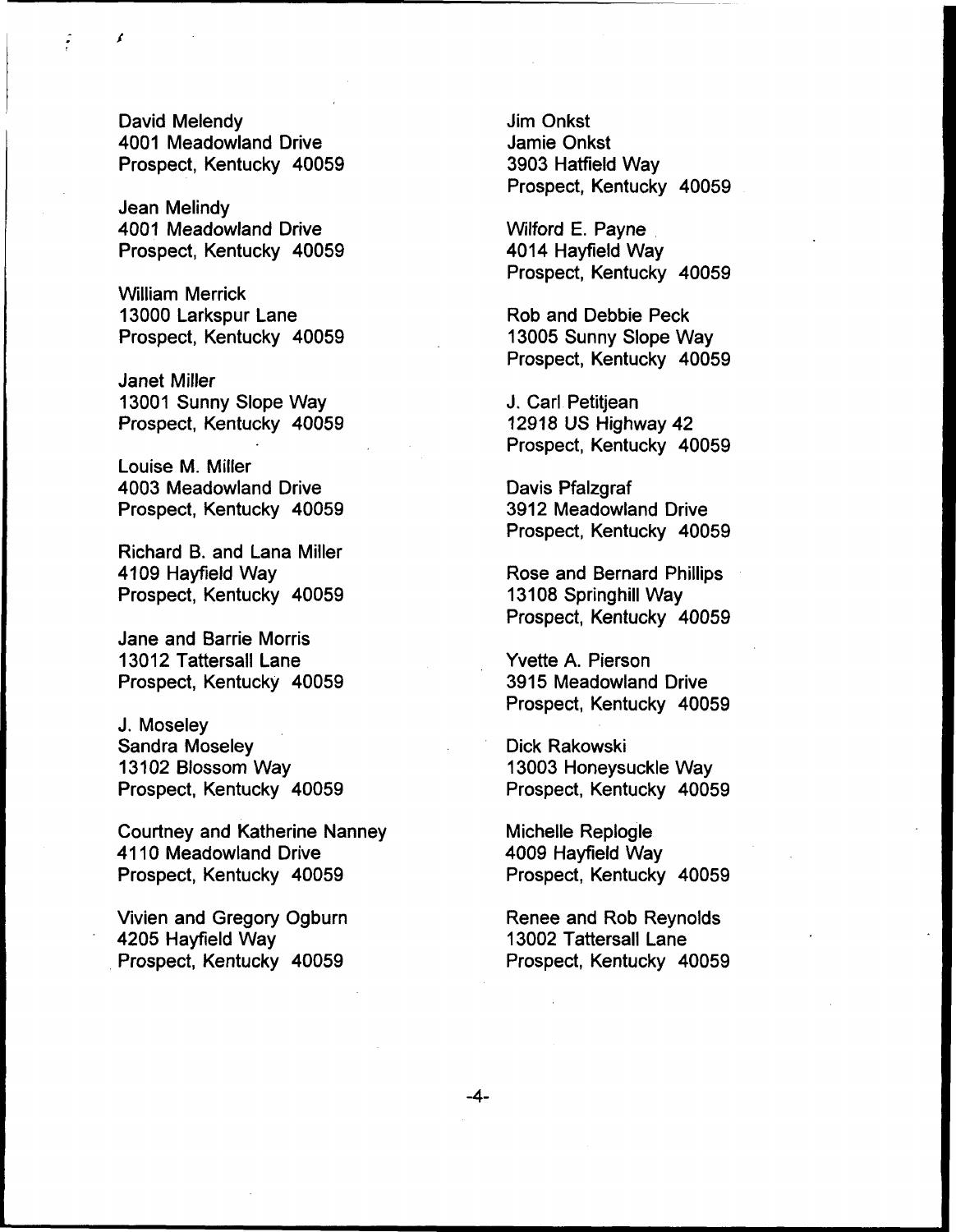Joseph V. Richardson Barbara Richardson 12920 Highway 42 Prospect, Kentucky 40059

Debbie Roberts 12909 Sunnybrook Prospect, Kentucky 40059

William and Laurie Roberts 4112 Hayfield Way Prospect, Kentucky 40059

Sharon and Jim Rockhill 13003 Covered Bridge Road Prospect, Kentucky 40059

Tony and Brenda Salinas 4402 Meadowland Drive Prospect, Kentucky 40059

Diana Scannell 4113 Hayfield Way Prospect, Kentucky 40059

Philip H. and Kay Schaad 4109 Meadowland Drive Prospect, Kentucky 40059

Robert Schell Jan Schell 4012 Hayfield Way Prospect, Kentucky 40059

Diane Scott 13105 Blossom Way Prospect, Kentucky 40059

Ron Seilkep Marilyn Seilkap 4206 Hayfield Way Prospect, Kentucky 40059 Paul A. Shay Nali Shay 4103 Meadowland Prospect, Kentucky 40059

Linda and Phil Sheets 13007 Covered Bridge Road Prospect, Kentucky 40059

Jeffrey and Heidi Sims 13002 Honeysuckle Way Prospect, Kentucky 40059

James R. Smith 3900 Meadowland Drive Prospect, Kentucky 40059

Kenneth J. Smith 3915 Meadowland Drive Prospect, Kentucky 40059

Lloyd and Jane Smith 13010 Tattersall Lane Prospect, Kentucky 40059

Robert E. Smith Jane B. Smith 13005 Covered Bridge Road Prospect, Kentucky 40059

Bonnie Snow H. M. Snow 12901 Willowcreek Road Prospect, Kentucky 40059

M. R. Stone 4004 Hayfield Way Prospect, Kentucky 40059

Doug and Linda Stoner 4108 Meadowland Drive Prospect, Kentucky 40059